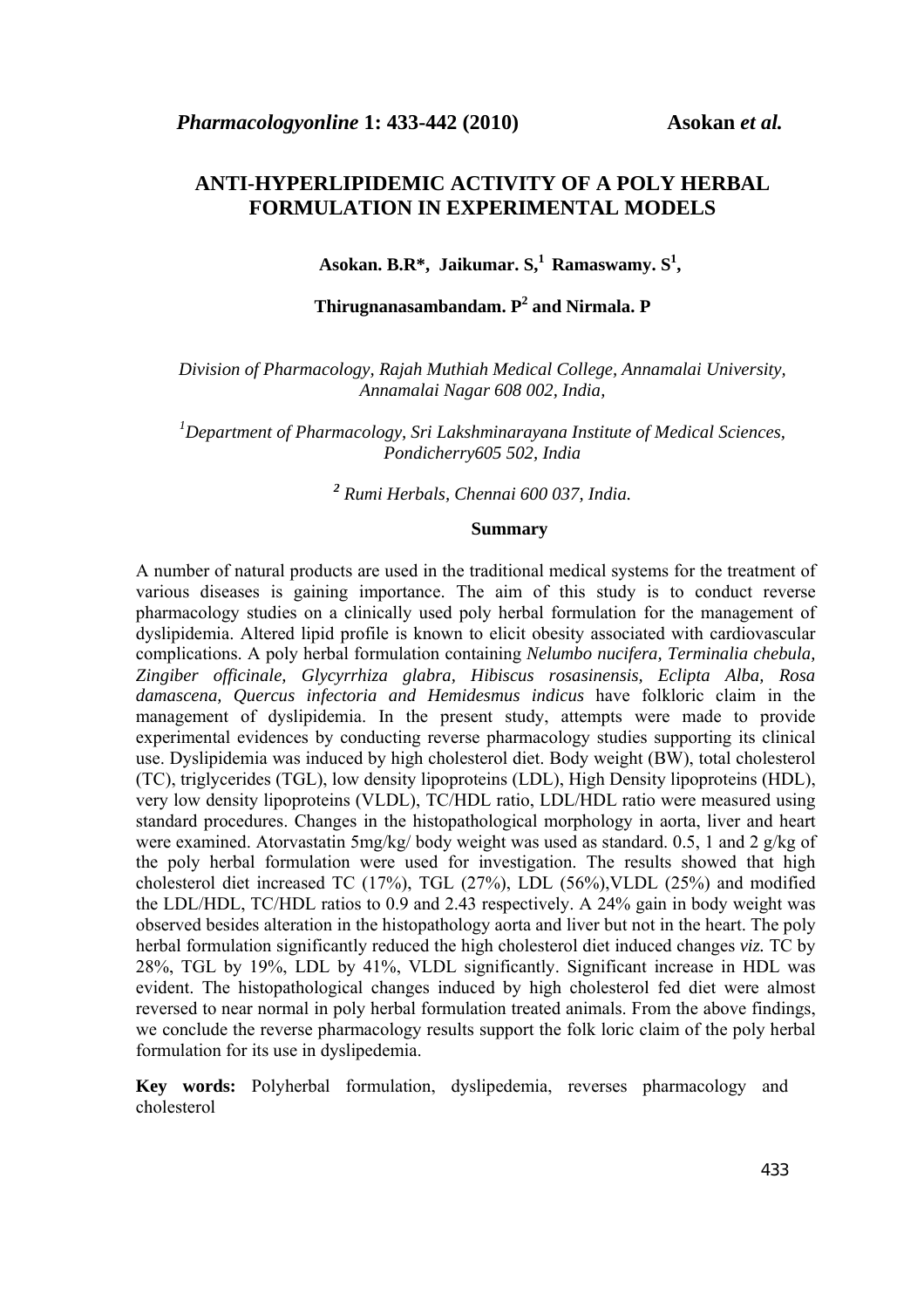# **Introduction**

 The use of traditional medicine on holistic approach date backs between 4000 BC to 1600 BC written in Rig Veda. Until late 1980's the scientific approach to the use of holistic medicine is based on identifying the active principle responsible for their folkloric claim. However, World Health Organization suggested that scientific validation of the traditional medicine in use is warranted to support their clinical use. Since then the use of alternative system medicines are explored for the most common diseases like obesity, hypertension, diabetes mellitus, anti-HIV, which require life long therapy in modern medicine. The possibility of use of herbal food supplements in these situations is a welcome change globally. In the present study, a formulation (Rumi Herbals, Chennai), containing *Nelumbo nucifera, Terminalia chebula, Zingiber officinale, Glycyrrhiza glabra, Hibiscus rosasinensis, Eclipta Alba, Rosa damascena, Quercus infectoria and Hemidesmus indicus* that have a claim for the beneficial effects in obesity was investigated to provide scientific validation. The ingredients have ancient claim for their efficacy in the management of hyperlipidemia (1,2).

 One among the many contributing factors to the obesity is genetic component (3). The World Health Organization identified malfunction of certain biochemical parameters attributing to obesity. They are disorders of very lowdensity lipoproteins and chylomicrons, hyper triglycerdaemia disorders of lowdensity lipoprotein, high-density lipoprotein and combined hyperlipidemia. In certain circumstances hyperlipidemia may be secondary due to hypothyroidism, alcohol dependence and / or renal insufficiency. Among the lipid profile low density lipoprotein (LDL) derived especially from very low density lipoprotein (VLDL) contribute significantly to obesity and its associated disorders (4).

 The management of hyperlipidemia comprises of drug therapy with or without life style modification. In fact, currently the American Heart Association has developed a step I diet (5) indicating diet control is a major factor in the management of hyperlipidemia. Common drugs those are currently available are statins and fabric acid derivatives besides omega-3-marine triglycerides for therapy of hyperlipidemia (6). Pharmacotherapy requires regular medical monitoring. The suggestions to use herbal food supplements *sans* side effects deserve considerations. One such poly herbal formulation with proved clinical efficacy (7) was identified for scientific validations through reverse pharmacology in the present study.

## **Materials and Methods**

## **Drugs and Chemicals**

 The identified poly herbal formulations contained the following ingredients viz. p*etals of* Nelumbo *nucifera, petals of* Hibiscus *rosa sinensis, roots of*  Hemidesmus *indicus, petals of* Rosa *alba, Rhizome of* Zingiber *officinale, whole plant of* Eclipta *alba, fruits of* Terminalia *chebula, roots of* Glycerrhiza *glabra, gall of* Quercus *infectoria. Rumi herbal Chennai* prepared the formulation as powder with lactose for reverse pharmacology studies. Atorvastatin (Mankind Pharma.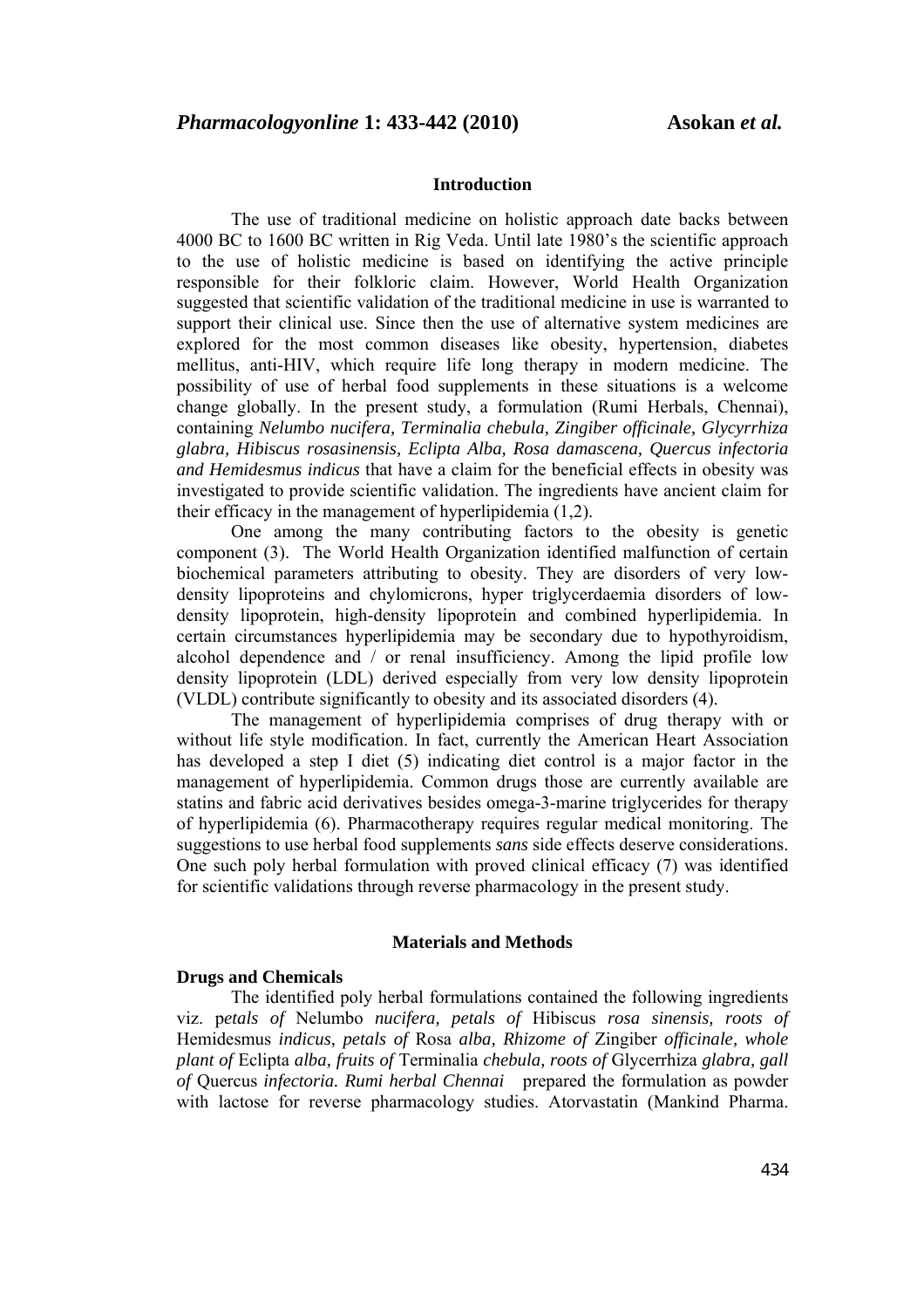Ltd.), cholesterol 1% Cholic acid 0.5% (Sigma chemicals, Scientific &Co., Pondicherry), Coconut oil, (parachutes) biochemical test kits (Agape diagnostics Pvt Ltd, kerala) Animal standard pellet (Armrut rat feed chakan oil mills Ltd., Maharashtra).

#### **Animals**

Thirty adult Wistar male rats weighing between 150-250 grams were used in this study. The animals were placed randomly and allocated to treatment groups in polypropylene cages with paddy husk as bedding. Animals were housed at a temperature of  $24\pm2$ <sup>o</sup>C and relative humidity of 30-70%. A12:12 light: day cycle was followed. All the animals were allowed to free access to water and fed with standard commercial pelleted chaw. Institutional animal ethical committee approved experimental protocol.

## **Preparation of the extract**

 The powder of poly herbal formulation was soaked in de-mineralized and UV treated water for 8 hrs followed by boiling 2 hrs. The filtrate was concentrated on vacuum into a paste. This was stored in desiccators and used for experimental study. Twenty ml of the extract was considered equivalent to 5grams of the powder.

#### **Induction of hyperlipidemia**

 Animals were fed with high cholesterol diet for 120 days (1). Animals were divided in to five groups of 6 each. All the animals in the five groups received high cholesterol diet. Besides, group I which received saline 10ml/kg, group II received Atorvastatin 5mg / kg; group III, IV and V received 0.5, 1 and 2 g/kg of poly herbal formulation respectively. At the end of 120 days, the animals were weighed, blood was collected by sinus puncture under ketamine anesthesia and serum was separated for various biochemical estimations. Immediately, animals were sacrificed by excess ketamine administration, organs such as aorta, heart and liver were examined and preserved in 10% formalin for histopathological studies. The following lipid profiles were studied (8,9).

 Serum total cholesterol (TC)- (cholesterol oxidase peroxidase-cop method), Serum triglycerides (TGL)-(glycerol phosphate oxidase-GPO-method), Highdensity lipoprotein (HDL)-phosphotungstic method, Low-density lipoprotein (LDL)-(TC-HD-TGL/5, Freedwald formula), Very low density lipoprotein (VLDL)-TGL/5 were studied using auto analyzer. LDL/HDL Ratio and TC/ HDL Ratio were calculated (10). The lipid profiles were analyzed on day zero and on day 120.

#### **Statistical Analysis**

The values were expressed as mean  $\pm$  SEM. The statistical analysis was carried out by one way analysis of variance (ANOVA) followed by Dunnett's t-test. P values <0.05 were considered significant.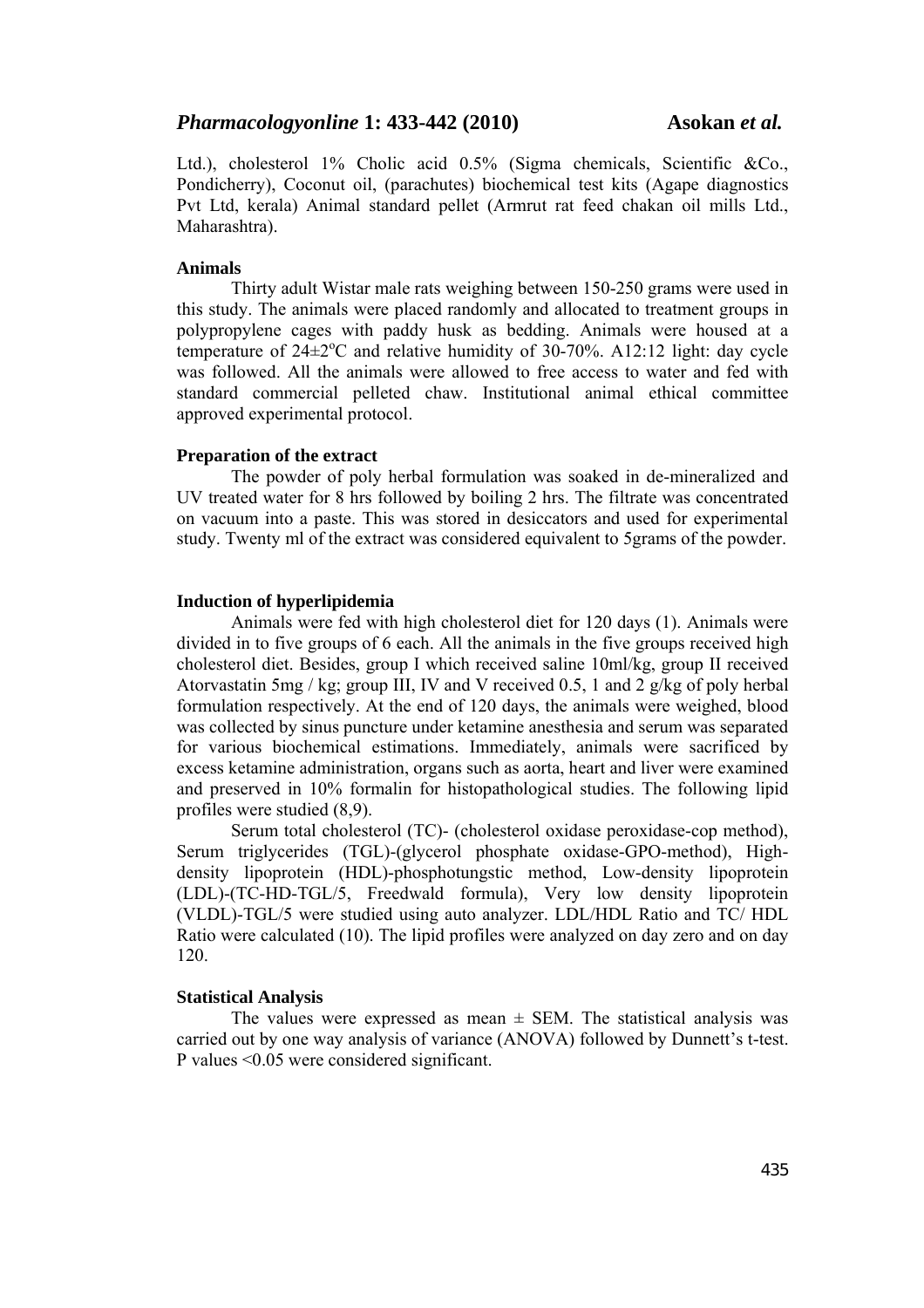#### **Results**

#### *Body Weight:*

High cholesterol diet elicited 24% increase in the body weight. Atorvastatin significantly reduced the increase in body weight (to 6 %) produced by high cholesterol diet. Similarly, in poly herbal formulation treated animals a dose related decrease in the body weight when compared with that observed in high cholesterol induced diet (ranging from 7% to 19%) was observed (Figure 1). The increase in body weight produced by high cholesterol diet in control animals was considered as 100% for comparing other data



Each value represents the mean  $\pm$  SEM of six experiments  $\uparrow p \leq 0.05$ ,  $\downarrow p$  values  $0.02$  when compared with control value and \*\*\*  $p \leq 0.01$  when compared with the corresponding pre-treatment value.

# *Lipid profile:*

In animals those received only high cholesterol diet, the total cholesterol increased by 17%. Atorvastatin antagonized this increase. High cholesterol diet was unable to increase and in these animals a reduction in total cholesterol (28%) compared to day zero total cholesterol in animals was observed. In animals which received poly herbal formulation a dose related decrease was recorded (Figure. 2).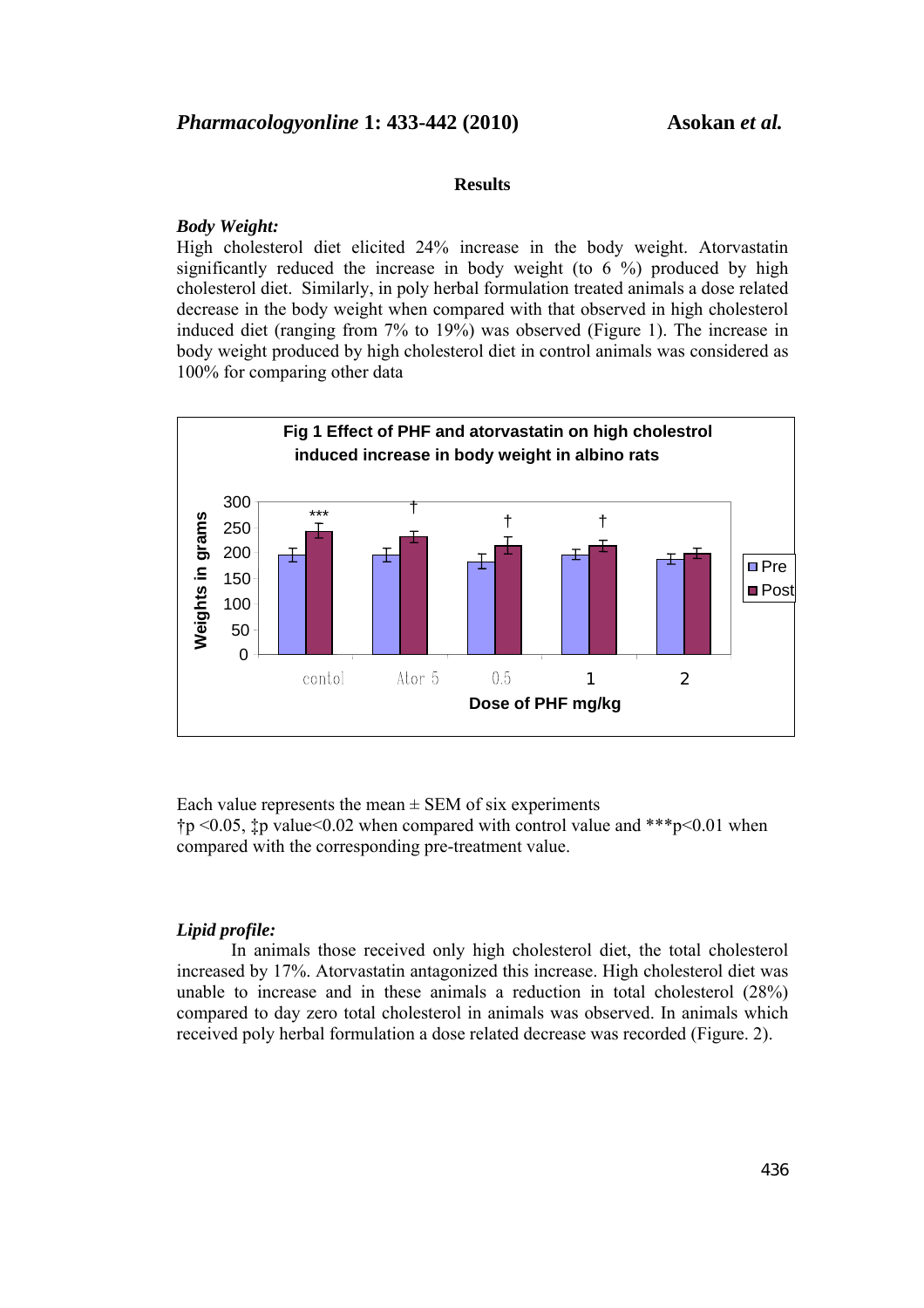

Each value represents the mean  $\pm$  SEM of six experiments

 $\uparrow p$  <0.05,  $\downarrow p$  value <0.02 when compared with control value and \*\*\*p <0.01 when compared with the corresponding pre-treatment value

# *Serum Triglycerides (TGL) and Low-Density Lipoprotein (LDL):*

Similar to total cholesterol, TGL and LDL levels were increased in high cholesterol diet fed animals (TGL 27% and LDL 56% ) which were antagonized by atorvastatin significantly. In contrast, the poly herbal formulation reduced these parameters below the value observed in high cholesterol fed animals. (TGL 19%, LDL 41%) in a dose related manner (Figures, 3 & 4).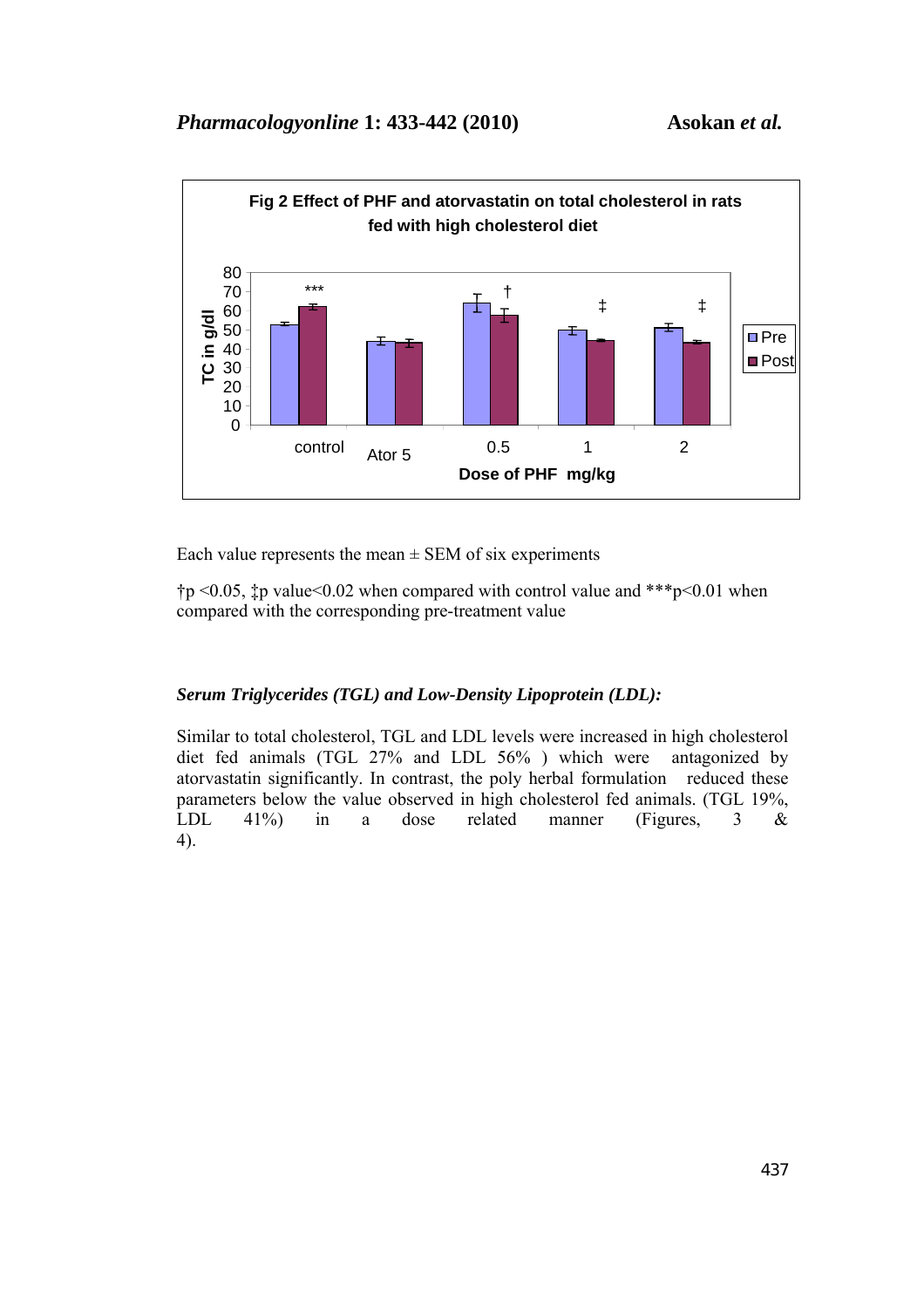

Each value represents the mean  $\pm$  SEM of six experiments  $\uparrow p \leq 0.05$ ,  $\downarrow p$  values  $0.02$  when compared with control value and \*\*\*p $\leq 0.01$  when compared with the corresponding pre-treatment value



 **Fig 4 Effect of PHf and atorvastatin on LDL in rats fed with high cholesterol diet**

Each value represents the mean  $\pm$  SEM of six experiments  $\uparrow p \leq 0.05$ ,  $\downarrow p$  values  $0.02$  when compared with control value and \*\*\*p $\leq 0.01$  when compared with the corresponding pre-treatment value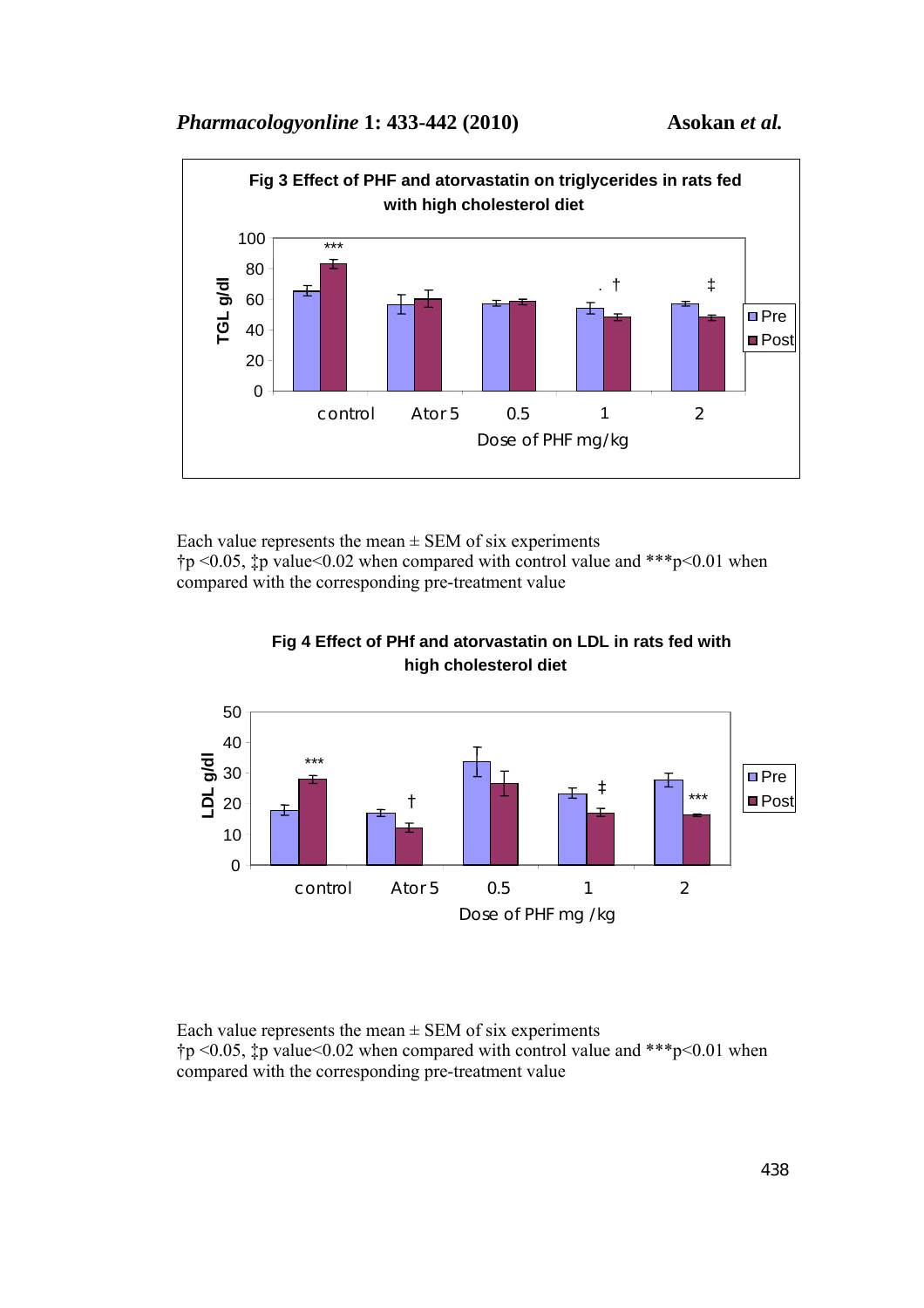

**Fig 5 Effect of PHF and atorvastatin on HDL in rats fed with high cholesterol diet**

Each value represents the mean  $\pm$  SEM of six experiments  $\uparrow p$  <0.05,  $\downarrow p$  value <0.02 when compared with control value and \*\*\*  $p$  <0.01 when compared with the corresponding pre-treatment value

# *High Density Lipoprotein (HDL):*

High cholesterol food decreased the HDL which was reversed by atorvastatin (36%). A similar observation was noticed in poly herbal formulation treated animals at all the doses (maximum 21%), however, the effect was not relating to the dose. (Figure: 5).



Each value represents the mean  $\pm$  SEM of six experiments  $\uparrow p$  <0.05,  $\downarrow p$  value <0.02 when compared with control value and \*\*\*p <0.01 when compared with the corresponding pre-treatment value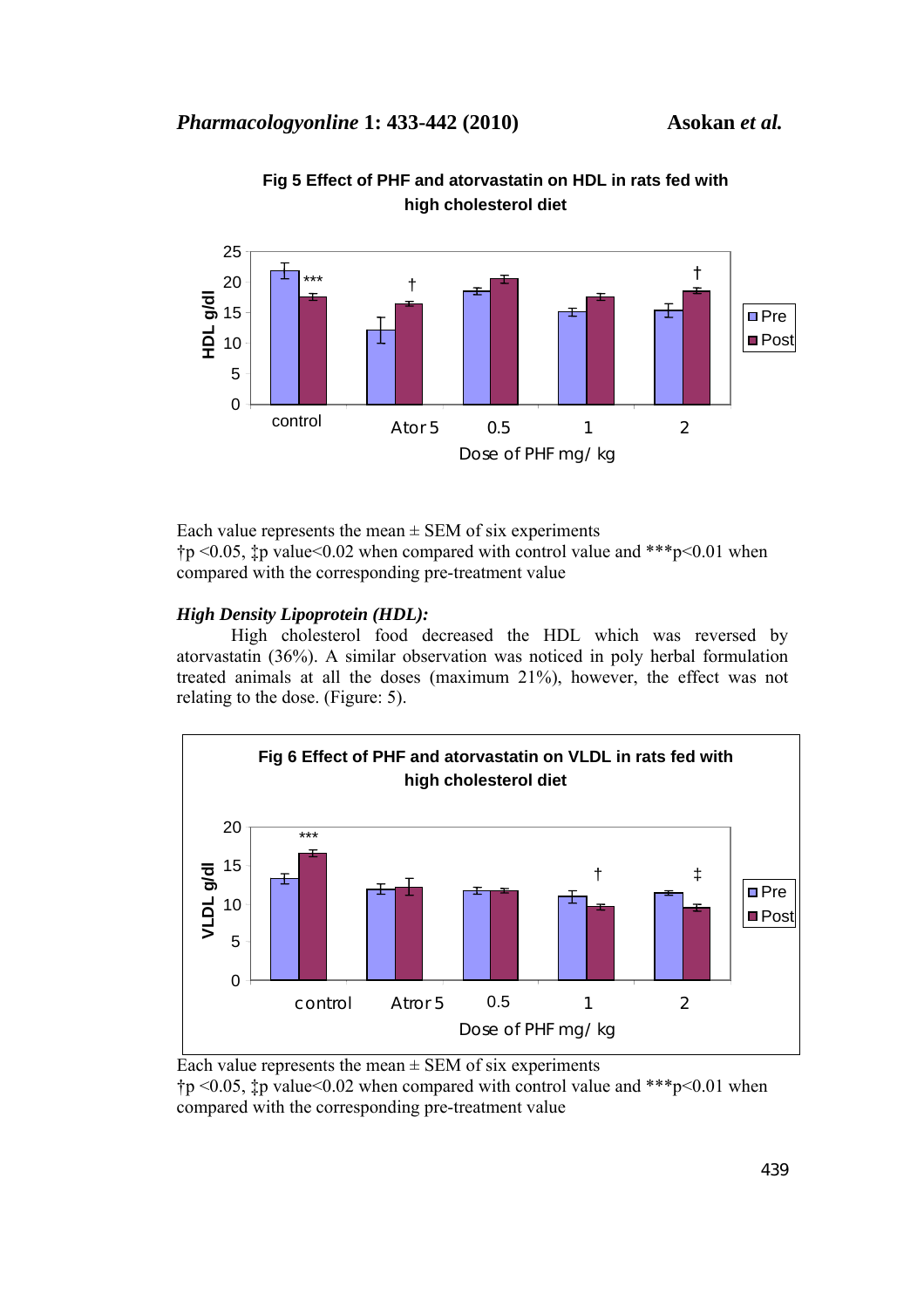#### *Very Low Density Lipoprotein (VLDL):*

 When the VLDL was measured, high cholesterol diet produced an increase, (25%) which was attenuated by atorvastatin (5%). In contrast, a dose related reduction in VLDL by poly herbal formulation (17% ; Figure 6) was noticed...

Based on the observed data, LDL/HDL, TC/HDL ratios were calculated using the formula described under materials and methods. In high cholesterol diet fed animals the ratios increased significantly (88%). In atorvastatin treated animals, a significant decrease in the ratios was recorded. A dose related decrease in the ratios (50 %) was observed in animals, which received different doses of poly herbal formulations (Figures: 7 & 8).



**Fig. 7 Effect of PHF and atorvastatin on LDL/HDL ratio in rats fed with high cholesterol diet**

Each value represents the mean  $\pm$  SEM of six experiments  $\tau$  to  $\leq 0.05$ ,  $\tau$  p value  $\leq 0.02$  when compared with control value and \*\*\*p $\leq 0.01$  when compared with the corresponding pre-treatment value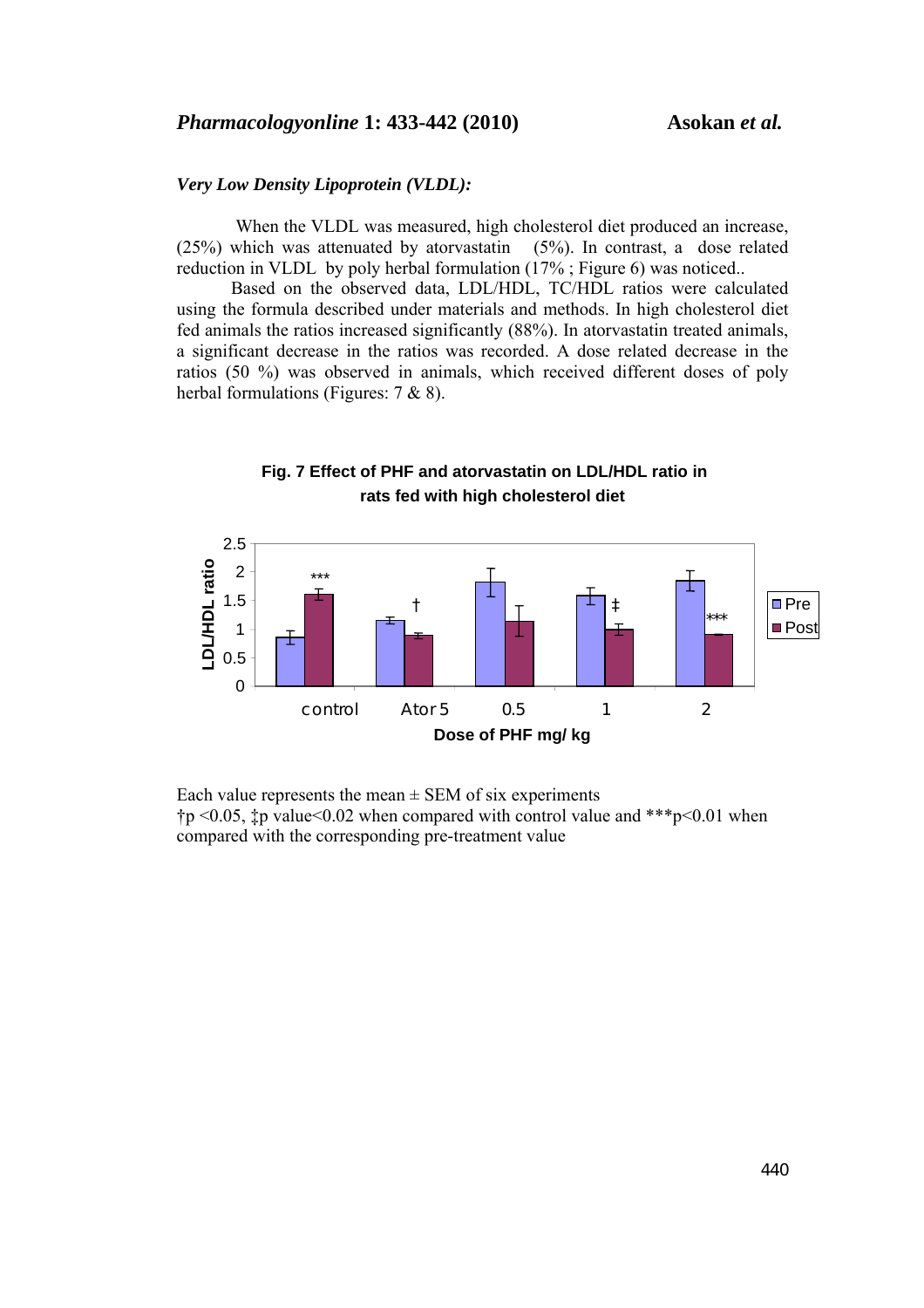



Each value represents the mean  $\pm$  SEM of six experiments  $\uparrow$  p <0.05,  $\downarrow$  p value <0.02 when compared with control value and \*\*\*p <0.01 when compared with the corresponding pre-treatment value

## *Histopathological Examination:*

The morphological observations revealed prominent fatty changes of hepatocytes with kuffer cell hyperplasia and diffuse fatty degeneration in high cholesterol diet fed animals. However, these changes were found to be minimal in atorvastatin as well as in poly herbal formulation treated animals. In aorta, high cholesterol diet induced diffuse sub minimal fatty changes with proliferation of tunica media. These changes were minimal in atorvastatin and poly herbal treated animals. In fact in 2g dose of poly herbal formulation treated animals, a normal histopathology of aorta was noticed. Apparently in all the groups, there was no significant change in myocardial cells.

# **Discussion**

 Hyperlipidemia induced atherosclerosis is known to induce coronary heart disease, ischemic cerebro vascular disease and peripheral vascular disease by altering the lipid profile (4). One way to manage without drug therapy is to reduce the obesity by diet restriction. ( $\leq$  250-mg/ day) Statins are known to reduce the hyperlipidemia by inhibiting HMG COA reductase (4). In the present experimental study, atorvastatin justifies the model of high cholesterol diet used to identify hyperlipidemic effect.

 As expected, atorvastatin reversed all the parameters prone for hyperlipidemia induced by high cholesterol diet. The identified poly herbal formulation also produced similar results on body weight, lipid profile, total reversal of the histo-pathological changes in the aorta produced by high cholesterol diet. These observations serve as scientific evidences for the folkloric claim of the ingredients of the formulation for its use in hyperlipidemia. This formulation has earlier been proved safe (11).